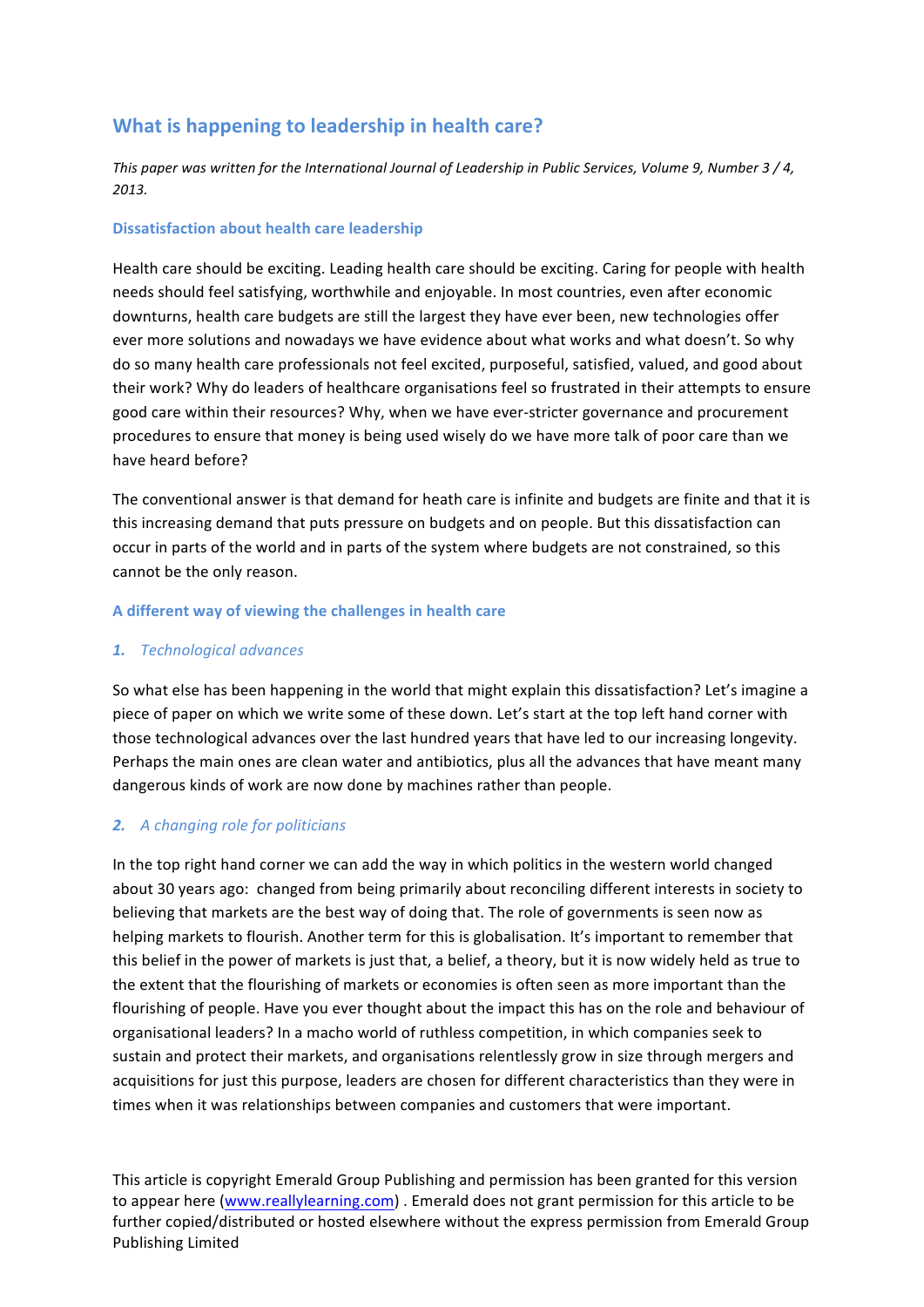# *3. A culture of audit*

Over that same time period there has been what we call the digital revolution  $-$  and truly it has been a revolution. So let's imagine putting that in the bottom right hand corner. There have been great benefits from this ability to transfer quickly and easily anything that can be converted into code. Our leisure and entertainment industries have been transformed by it, and so too have our working lives. Nowadays anything in code can be placed alongside anything else in code so we spot correlations where we didn't before, we spot patterns, and we can make comparisons. So we compare performance between different people, or between different organisations, or between the same people or organisations over a period of time, and there have been many benefits of this. But there have been less beneficial aspects as well. One of these is that there is now a 'culture of audit' right across society and across the western world, which has led to the following features we encounter whenever we are involved with an organisation of any size:

- A reduction in creativity, largely as a result of performance being measured against predefined objectives that are then given priority over addressing creatively all the issues that emerge after the objectives were defined.
- Only activities that can be turned into code are valued. Because only activities that can be measured *are* measured this privileges the use of explicit knowledge over tacit knowledge, and activity at the expense of thinking. Thus 'hyperactivity and discourse are privileged over wisdom and silence'. (Strathern 2000)
- We don't measure what is actually happening, only how we are managing what is happening. Because of the difficulties in capturing the nature of 'first order activities' (the interactions between professionals and patients) it is not these that are monitored but second order processes or 'proxy measures' (things like boxes being ticked).
- Litigation increases because public understanding of professional decision making processes becomes distorted by league tables and other forms of news based on 'performance' data. This leads to the lowest risk option being privileged in any decision even where there are sound arguments for other options.
- *Policy makers set targets* for easily measurable aspects of care and local leaders deliver on those narrow targets rather than achieving them by improving the system.

# *4. A dislike for judgement, a preference for facts*

The factors we have been putting in each of these three corners impinge on us all, all the time, so they interact with us and each other and all sorts of changes result and go on to have impacts of their own. For example, when politicians see their role as the rational administration of the market (Wolin 1990, Iles 2011) they lose their ability to make judgements about how to reconcile different interests in society. So when uncomfortable decisions have to be made (such as what drugs should be funded by a national health budget) they delegate the decision or 'move it sideways', to committees of experts, taking decisions out of the political arena and recasting them in the neutral language of science (Strathern 2000). This is part of a wider fostering of a belief in 'facts' and 'answers' in place of judgement and of an ability to tolerate ambiguity and uncertainty. Organisational leaders now need to know answers, or pay consultants who have answers based on data and on ratios, instead of being able to draw on intuition and judgement.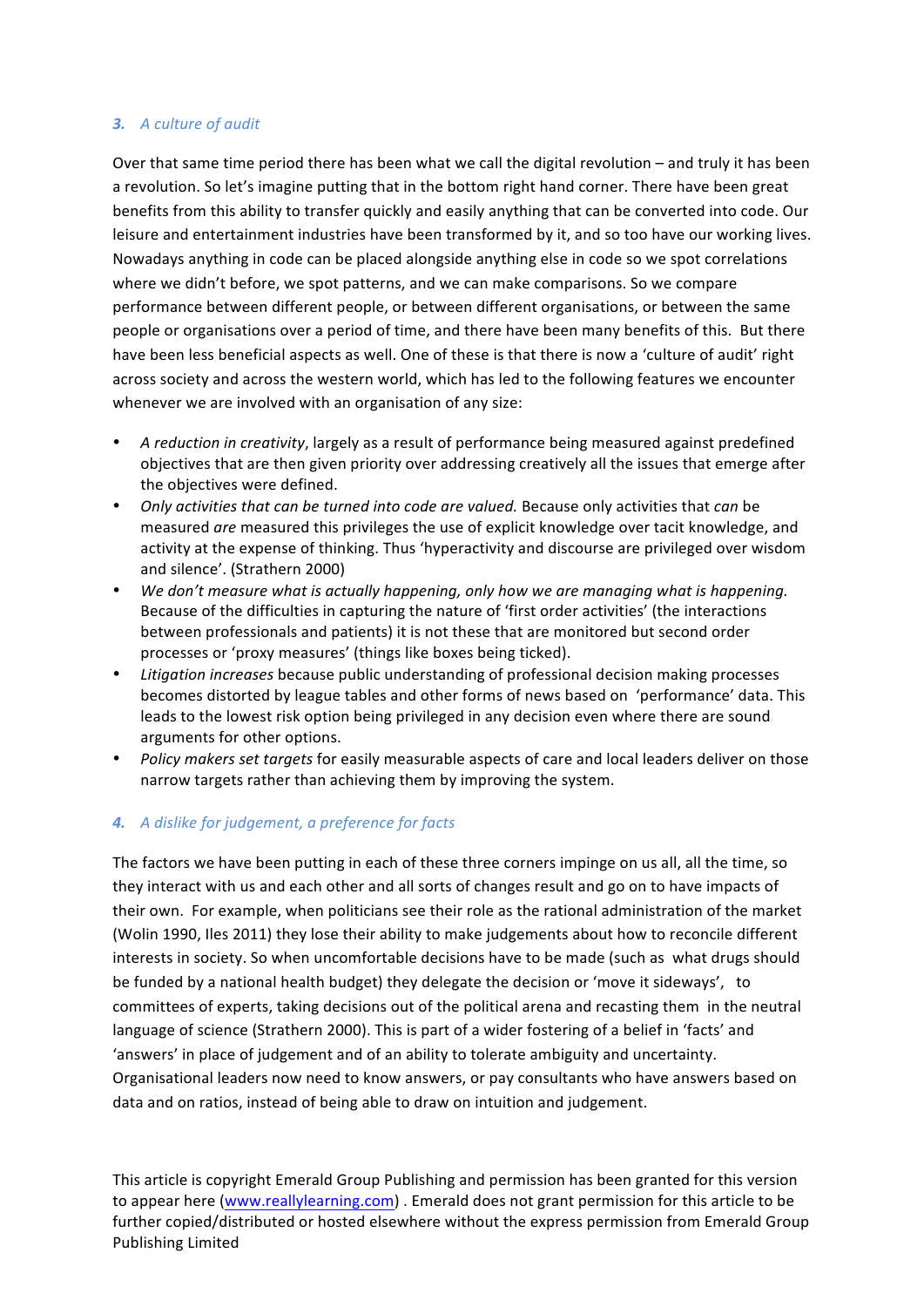So when the digital revolution and the audit culture reached organisations they changed the nature of management. As soon as managers could reach conclusions about performance by looking at data they felt they didn't need to manage people directly, through management conversations in which they offered support and challenge, and generally enabled people to do their best. Those conversations require work and courage so it is much easier to examine data instead. So now organisational leaders manage through 'data dashboards' and performance is improved through managerially set 'targets' that can be monitored using more data.

This has also led to a radical change in governance. Now that data can be captured and held so readily it is possible to track the reasons for decisions being made, check that people have no hidden motives for reaching them, and hold people to account for decisions they make. So now everyone is aware that there is an audit trail for every decision, and behaves in ways that ensure that they cannot be censured for their part in it. Caution rules the day, boxes must be ticked, and risk can never be taken - only entered onto a risk register.

## *5. A new style of management*

This kind of management has a name – managerialism. Indeed Henry Mintzberg has called it MANAGERIALISM to emphasise how different and how dominant it has become. We could put MANAGERIALISM in the middle of our sheet of paper.

In the bottom left hand corner we need to write the banking crisis that led to them being bailed out by governments who then felt the need to cut costs elsewhere. The impact of this is that budgets for public services are being cut in real terms and will continue to be for the foreseeable future.

So we now have a sheet of paper with a lot of forces all interacting with each other, of the kind you can see in figure 1. But we have not yet captured a factor that drives all of the rest and must not be forgotten. That is our anxiety, the anxiety we all feel about being alive and wanting to stay that way! Our anxiety about the health and wellbeing of others. Our anxiety about surviving and thriving in the workplace. Our anxiety too about how others see us. Anxiety underlies everything else on the page, so we can best think of this as the paper on which the rest is written.

So if we look at figure 1 (see figure on http://www.reallylearning.com/for-every-complex-problemthere-is-an-answer-that-is-clear-simple-and-wrong ) and imagine all those factors, driven by our anxiety, interacting with each other, we come up with a very complex picture. And if we went on imagining and adding in all the local factors that affect each one of us the picture would get very busy indeed.

# **Responding to the context**

This is the world in which we are each trying to live and work and lead. If we think of each of these factors as a wind, we are constantly buffeted this way and that by those winds. Sometimes we can find these refreshing, and often we can find it uncomfortable. And the winds are constantly shifting and swirling around us in different ways, mixing with each other or counteracting each other in a great swirl that catches us up and moves us along before dropping us down again. We can struggle to keep our balance in this wind swirl.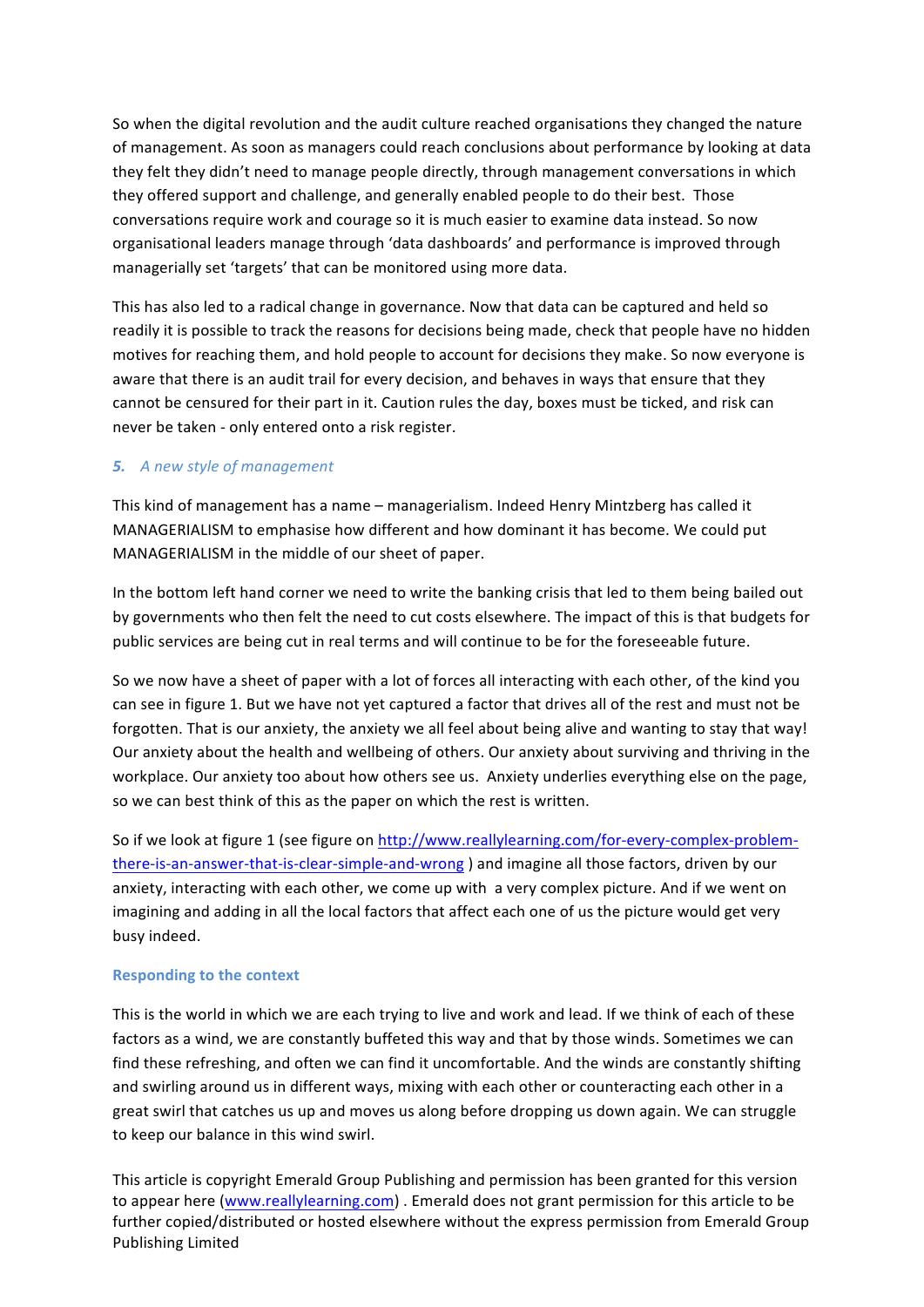We must remember that the swirl isn't anybody's fault. and that a lot of good results from it. Nevertheless there is always a danger that in the swirl, and in our responses to it, something of value will go out of the world. So it is important that we fight for the things we see as valuable. And we must remember that we are all struggling to survive and thrive, to keep our place in the world, and in our struggle we may jeopardise things that other people value.

I suggest this is an important point: we are more effective if we focus on what we want to protect, and how we can do so, what dangers it faces and how we might fight them, than if we waste our time and energy hating other people who are also caught up in the swirl. Currently all too much energy is caught up in blaming other people in the system.

#### Care as a set of transactions or as a covenant

So, what is it important to protect? What is in danger of disappearing? Where do we need leadership attention? In a recent Learning Set (Iles 2011) spanning a two year period a group of thoughtful senior NHS practitioners and academics came to the view that when we treat healthcare exclusively as a market, and see health care as a set of auditable transactions within that market health care takes on a particular character.

We tend to forget that a market economy is not the only kind, that there are also gift economies in which behaviours are rather different. In gift economies people gain in status not by how much they earn or acquire but according to how much they give away. In market economies things have a value, a value that can be compared with that of anything else and the value is usually expressed in monetary terms. In gift economies things have worth, and worth cannot be compared with anything else, it is intrinsic. A Rembrandt painting for example cannot truly be compared with anything else, it just is as it is. So too a Bach concerto, the sun and wind on your face on the top of a hillside, life, pain......... And in gift economies too people labour whereas in a market people work. Work involves skill and time and effort whereas labour involves giving something of *ourselves* as well.

We could describe health care in a market economy where it is a set of auditable transactions as 'transactional care'. Care that includes elements of the gift economy (while also including those auditable transactions) can be thought of as a covenant between care receiver and giver, so we could call that covenantal care. It could also be called relational care but I have noticed that people who do so tend to think that the auditable transactions are not as important as the relationship, whereas the members of the learning set that developed this distinction felt strongly that a covenant of care included both a relationship AND effective transactions.

#### Figure 2 lists features of both these kinds of health care

Clearly good care will sometimes need to be a covenant and always need to include effective transactions. So deciding when to focus on efficient effective transactions and when to allow space and freedom for the gift element of the covenant is important. So we all need to give enough attention to ensuring that effective protocols and guidelines and streamlined processes are in place where there is good evidence for them, and if we do that we create the space to be able to engage in the covenant where it is needed and vearned for.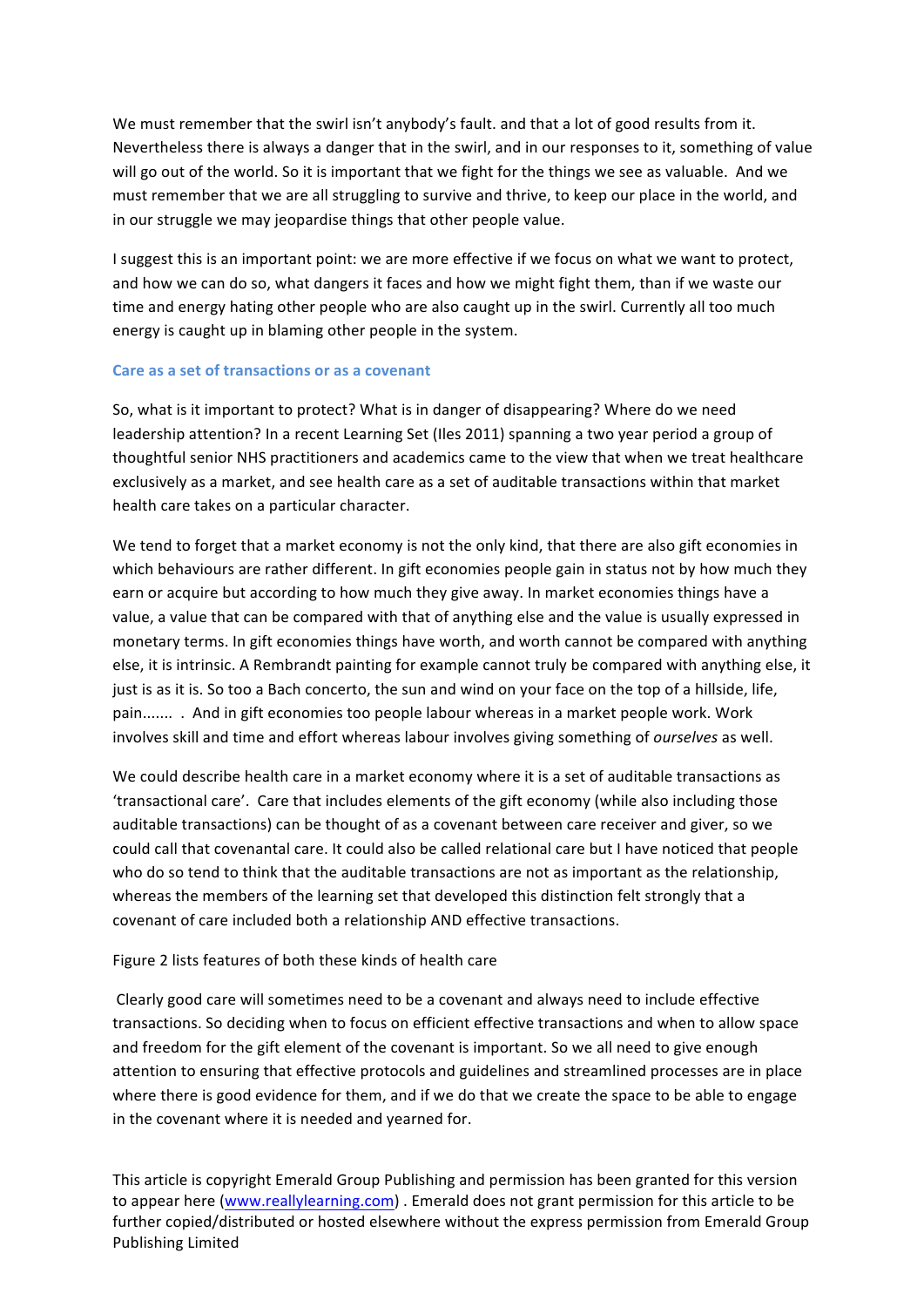| <b>Transactional care</b>                                                                                                                                                                                                                                     | <b>Covenantal care</b>                                                                                                                     |
|---------------------------------------------------------------------------------------------------------------------------------------------------------------------------------------------------------------------------------------------------------------|--------------------------------------------------------------------------------------------------------------------------------------------|
| Health care as a set of auditable transactions in a<br>market economy - patient as consumer, professional<br>as provider                                                                                                                                      | Health care with elements of the gift economy -<br>and professional are in covenantal<br>patient<br>relationship                           |
| Patient is cared for                                                                                                                                                                                                                                          | Patient is cared about as well as for                                                                                                      |
| Professionals are seen as givers (or suppliers) of<br>services                                                                                                                                                                                                | Professionals recognise that in their encounters<br>with patients they give and receive                                                    |
| Focus on calculation and counting - this can be<br>seen as objective                                                                                                                                                                                          | Focus on thoughtful, purposeful judgement - this is<br>necessarily subjective but incorporates objective<br>measures and evidence          |
| Predetermined protocols                                                                                                                                                                                                                                       | Emergent creativity which can include the use of<br>protocols                                                                              |
| Discourse and hyperactivity                                                                                                                                                                                                                                   | Wisdom and silence in addition to discourse and<br>action                                                                                  |
| Explicit knowledge                                                                                                                                                                                                                                            | Tacit knowledge as well as explicit knowledge                                                                                              |
| Reflection on facts and figures                                                                                                                                                                                                                               | Reflection on feelings and ethics as well                                                                                                  |
| Focus on efficiency and effectiveness                                                                                                                                                                                                                         | Focus on the quality of the moment as well                                                                                                 |
| Dealing with the presenting problem                                                                                                                                                                                                                           | Keeping in mind the meaning of the encounter - for<br>both parties - while addressing the presenting<br>problem                            |
| Competence is what is called for on the part of the<br>professional                                                                                                                                                                                           | The humanity of the professional is also called upon                                                                                       |
|                                                                                                                                                                                                                                                               |                                                                                                                                            |
| Individuals have a relationship with the state and<br>with the market                                                                                                                                                                                         | Individuals have a relationship with the community<br>and with wider society                                                               |
| Good policy ideas MUST degenerate as they are<br>translated at every level of the system into a series<br>of measurable, performance manageable actions<br>and objectives. The focus here is on being able to<br>demonstrate the policy has been implemented. | Policy ideas can stay rich and be added to<br>creatively, so that solutions are responsive,<br>humane, practical, flexible, and adaptable. |
|                                                                                                                                                                                                                                                               | Here the focus is on implementing the spirit and<br>intent of the policy.                                                                  |

Figure 2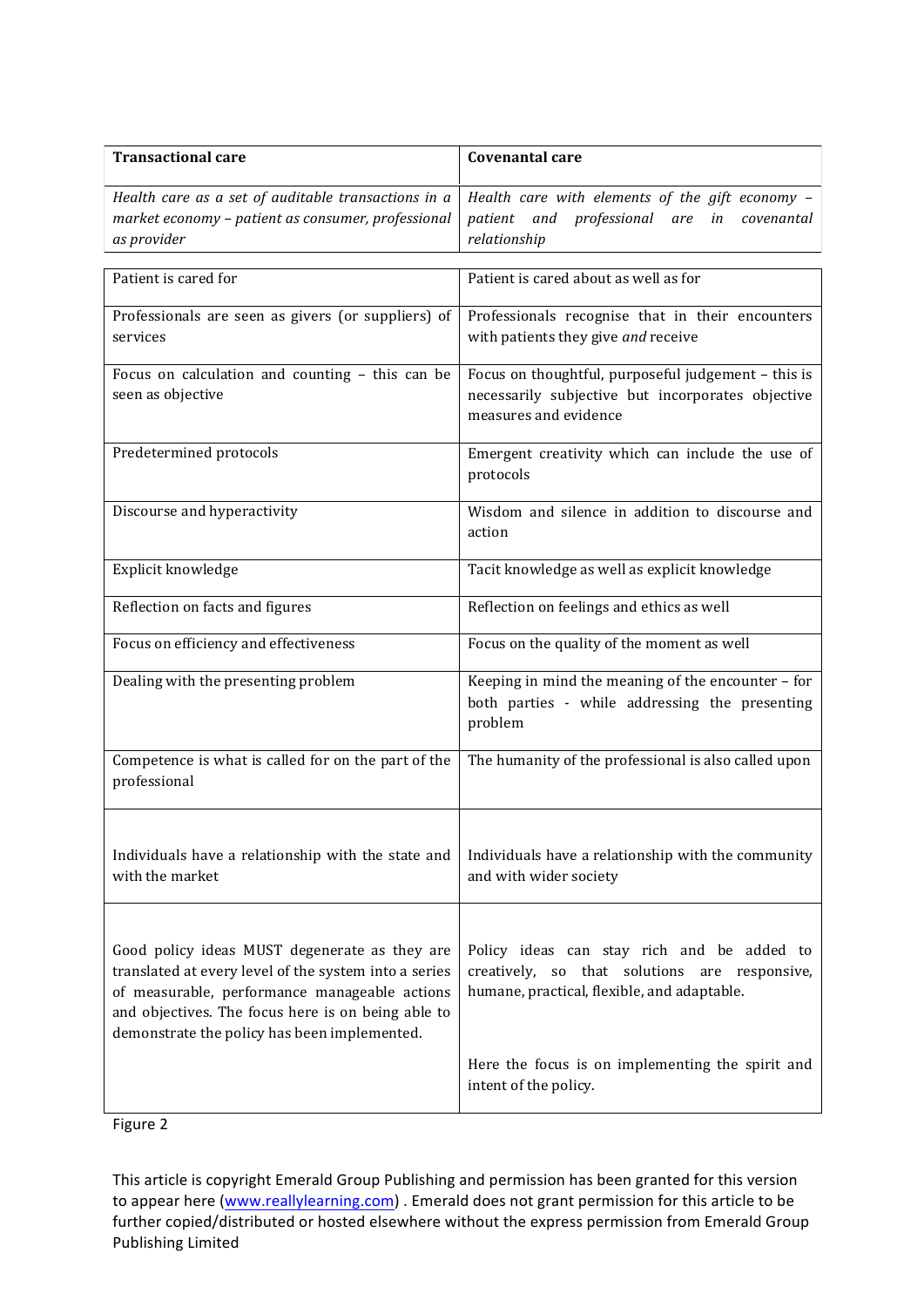There is a tendency for health care professionals to look at these two columns in figure 2 and say that they want to offer the right hand column but the wicked government or wicked managers are insisting on only the left hand column. As a learning set we had little sympathy with this view. We believe that for managers and policy makers to pay enough attention to the right, care professionals have to pay enough attention to the left.

That kind of mutual blame is one of the reasons why we have so much energy being spent on the audit activities that feel so onerous and time consuming to those who want to spend their time on care. It is an example of the way in which we can each so easily contribute to the winds by our responses to the situations we find ourselves in.

#### Leadership is more than leaders

But this is a paper in a leadership journal, what has the swirl of winds and these two different kinds of care to do with leadership?

There are many different definitions of leadership and the one I find most helpful is that it is an outcome of the interaction between the leader, the led and the situation. In other words, leadership emerges, it isn't what *shapes* the interactions it emerges *from* them, and the style of leadership that emerges tells us as much about the situation and the people being led as it does about the leader.

We saw earlier that individuals are striving to deal with the swirl of winds, and the ways we do so depend on the behaviours and emotions that have developed through our genetic makeup, our early upbringing and our life experiences. Organisations too have organisational behaviours and responses, developed through their history, geography, socio-demography, and more, and these place them in a particular position in the swirl. Leaders can influence very few of these things, so organisations do not behave at the direction of a leader, it is the other way round. They and the wider system they sit within, *allow* the leader a range of leadership behaviours and options.

Pretending that leaders control their organisations could be likened to trying to wallpaper over a volcano. For a long time as the volcano is quiet it will look as though the wallpaper is containing the volcano, as though the leader is leading the organisation, when it erupts we realise how futile and foolish was our attempt, either to wallpaper or to lead.

People who rise to the top of organisations are highly skilled MANAGERIALISTS and MANAGERIALISM, as we have seen, prefers numbers to relationships, and data to conversations. Relationships involve dialogue (genuinely taking an interest in the needs, ambitions and views of others). MANAGERIALISTS prefer discussions in which each side argues their case. They are of course excellent at winning these, exhibiting the 'skilled incompetence' that Argyris and Schon so perceptively observed (Argyris and Schon, 1996, Argyris, 1994).

But if good leadership is to emerge, leaders must not impose their own views or their own vision. This is equivalent to gluing the wallpaper to the volcanic rim. They must listen, understand, and identify with the concerns and enthusiasms of others. They must respect the power of their organisation's history, geography, place in the wider system, and understand how these shape the options available. They may think wider and deeper than those they are leading, and develop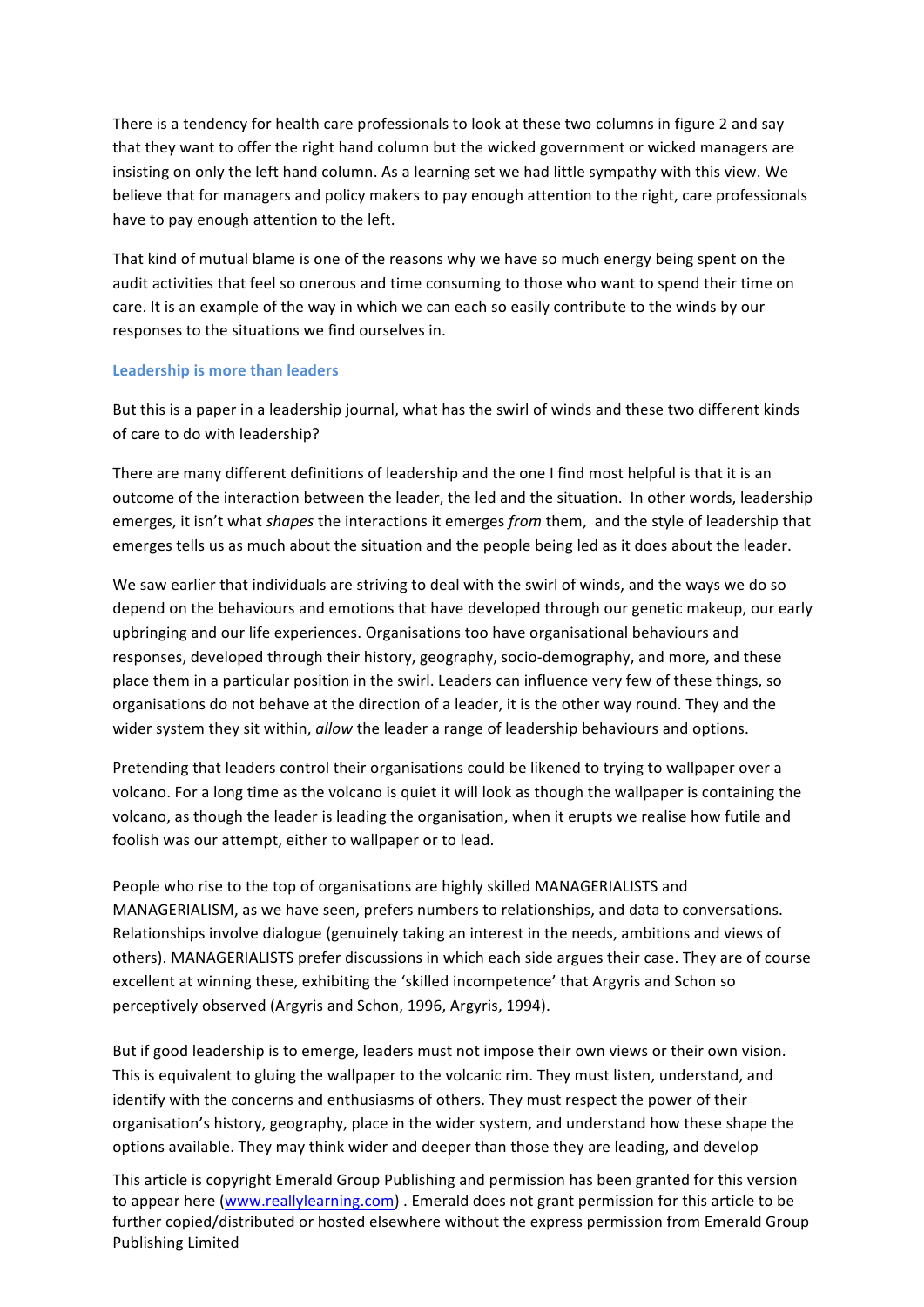options that have been missed or ignored because those involved have not been able to do so, but they cannot magic away attitudes and behaviours that have been shaped by decades. They need to be clear about kinds of behaviour that are helpful and those that are not, and engage in face to face conversations with those exhibiting the latter. Indeed face-to-face conversations will be how they lead. Leading is a highly personally engaging activity, involving the essence of who you are. 'Labour' indeed, as well as 'work'.

## **Leadership and the gift economy**

So we could suggest that effective leadership often involves elements of a gift economy.

A few paragraphs ago we considered the difference between care that is transactional and care as a covenant between giver and receiver. Suppose we applied that distinction to management and leadership? Again, sometimes a transactional approach is all that is necessary – scheduling rosters, allocating tasks, and monitoring progress against deadlines on a simple project -, but often a covenant between leader and led or manager and staff will be essential.

Personally I do not distinguish between managing and leading, I prefer to think of 'relying on' people, it gives a different flavour that I find more valuable. So I resist the idea that management is described in the left hand column and leadership in the right, but certainly leaders do need to see their remit as a covenant and not merely a set of transactions.

What would a covenant of leadership look like? How different would that be and feel from today's MANAGERIALISM? It would affect almost every aspect of health care. It would involve leader and led and those who shape the context  $-$  all of us. All of us. To support it we would all be:

- Actively and constantly looking for ways of improving services by reflecting constantly on our day to day experiences
- Collecting and using data and information and see that as an exciting, important and worthwhile part of the care role, and something for which every professional takes active responsibility
- Taking responsibility for briefing and debriefing anyone on whom we rely (anyone we rely on, not just those we have managerial responsibility for)
- Taking an active interest in the wellbeing of others and how we can contribute to it
- Being curious and investigative rather than judgemental and punitive
- Seeing people as people and not as a label (a patient, worse a demanding patient; a nurse, a manager...) and seeking to understand how it is they see the world.

We must remember too that we can so easily undermine this covenant of leadership. By demanding to know who is to blame when we hear of a tragedy, by demanding to know for sure things about which it is impossible to be sure (for example which school or hospital or doctor is better than another), by angrily demanding retribution from someone who made difficult decisions in a situation where the way forward was not at all clear. Whenever we do these we are contributing to the loss of that precious gift economy.